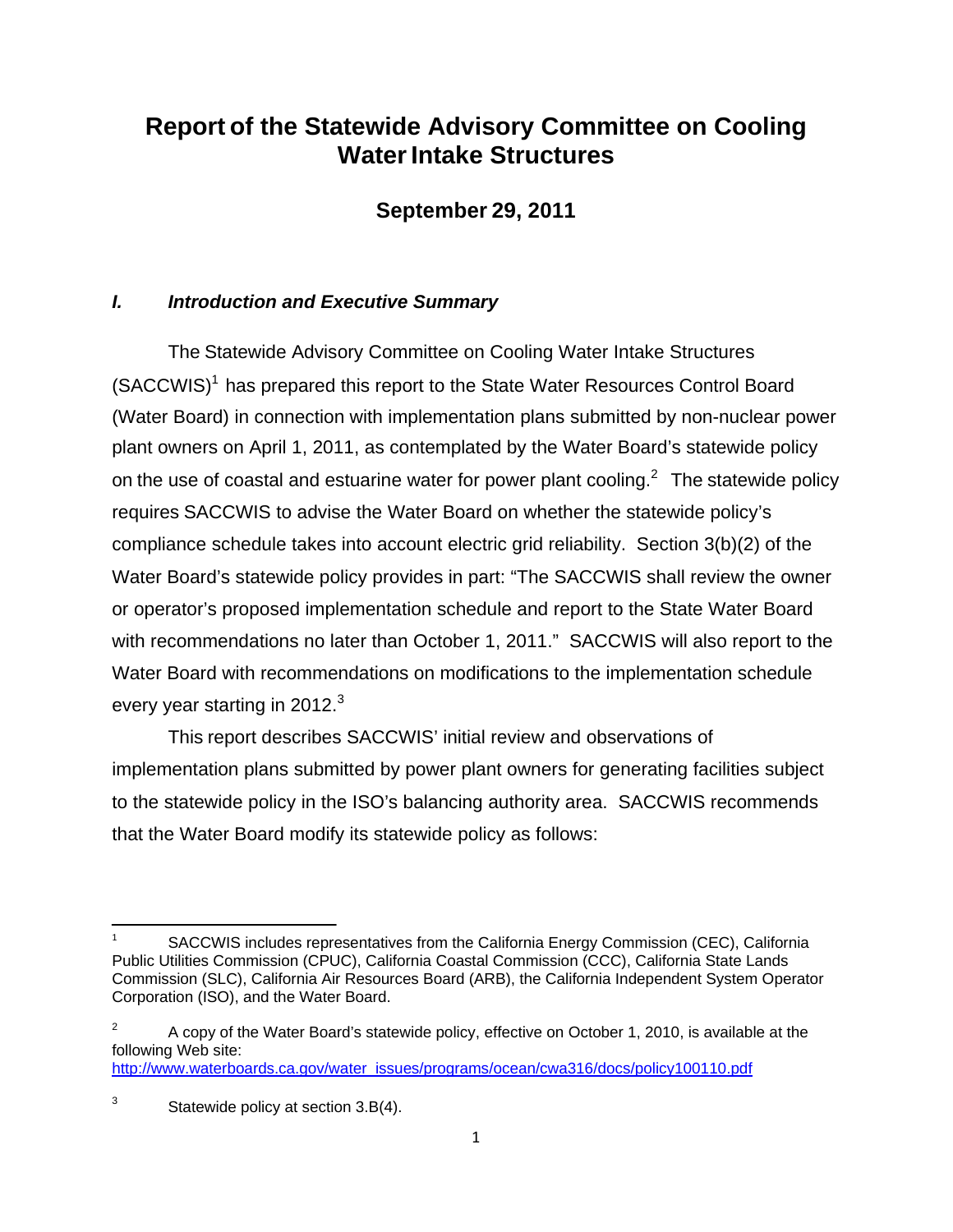- $\triangleright$  Develop a compliance schedule on a unit-by-unit basis at existing power plants and on a facility-wide basis; and
- $\triangleright$  Require generators to supplement their implementation plans annually as new information becomes available.

This report also describes analysis that the CPUC, CEC and ISO are undertaking that will serve as a basis to advise the Water Board on or before March 31, 2012 of the need for changes to the statewide policy's compliance schedule. This report does not address implementation plans for the Diablo Canyon Power Plant or San Onofre Nuclear Generating Station. These nuclear-fueled power plants are subject to a separate study process under the Water Board's statewide policy.

## *II. SACCWIS' review of generator implementation plans has resulted in several observations that the Water Board should consider.*

This section addresses the following issues, discussed in more detail below:

- SACCWIS' initial review of generator implementation plans.
- The implementation plans reflect the presumption that California should preserve all generating capacity subject to the statewide policy.
- The need for the CPUC to authorize procurement by investor owned utilities.
- The Water Board should examine compliance on a unit-specific basis.
- The implementation plans reflect the presumption that Track 2 compliance measures under the statewide policy can succeed.
- The Water Board will need additional information from power plant owners.
- The ISO, CPUC and CEC need to complete further analyses of generator implementation plans.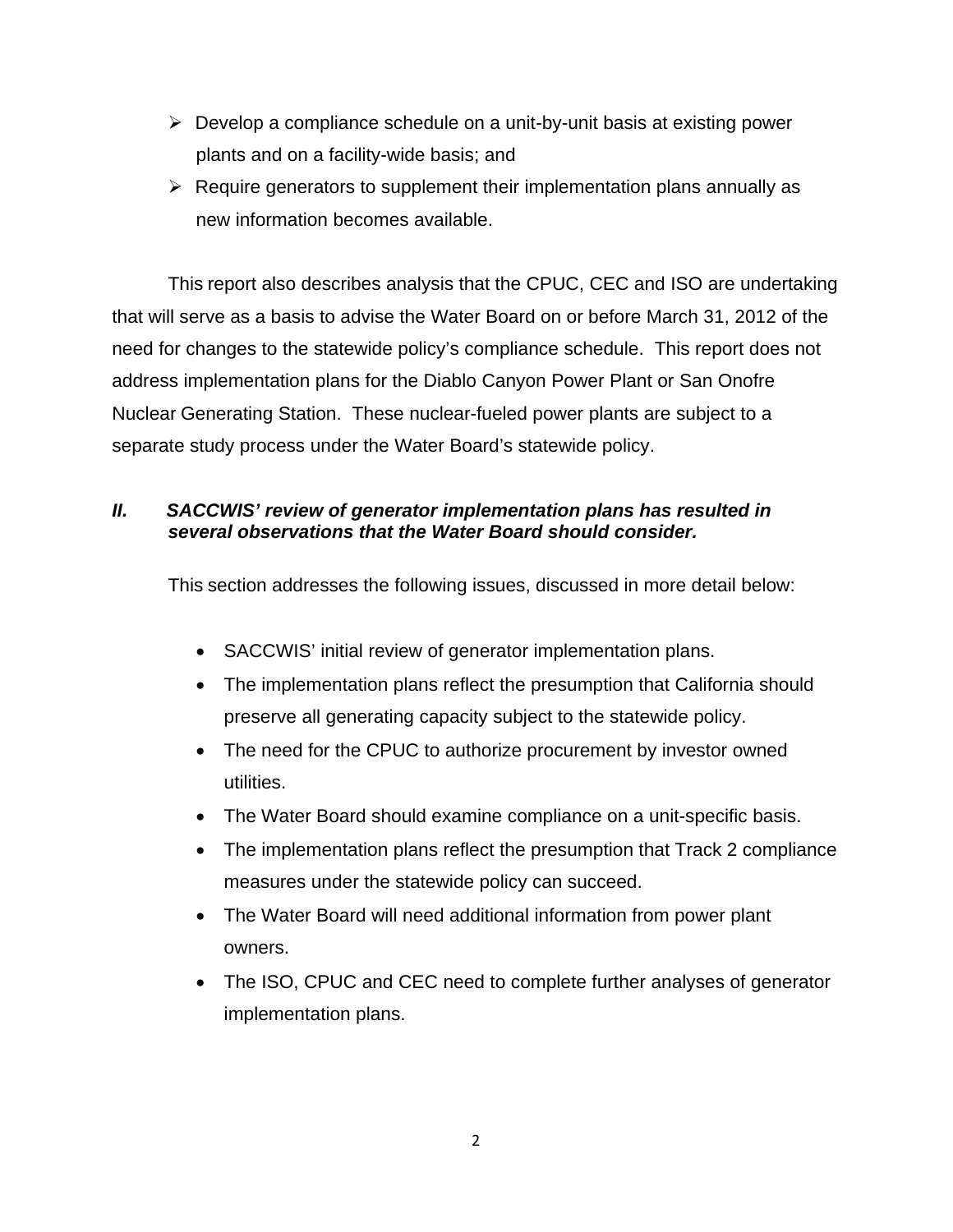#### *A. SACCWIS has conducted an initial review of generator implementation plans.*

In advance of April 1, 2011, the Water Board issued letters to each power plant owner subject to the statewide policy specifying items to include in implementation plans. The Water Board then hosted a workshop for generators on February 7, 2011. Representatives of SACCWIS members, including the ISO, CPUC and CEC participated in this workshop. While the Water Board received implementation plans from power plant owners on or about April 1, 2011, SACCWIS' members and their technical staff did not have immediate access to these implementation plans because of the logistics of posting a large volume of information on the Water Board's Web site and because one generator owner requested confidential treatment of some information. In order to access confidential information, state agency members of SACCWIS signed a memorandum of agreement (MOA), which required SACCWIS to meet so that authorized representatives of each agency could sign the MOA. The ISO also signed the MOA but separately entered into confidential agreements with generator owners where needed so that the ISO could obtain confidential information for purposes of its participation on the SACCWIS. At the request of the Water Board, SACCWIS focused on providing a review of the Los Angeles Department of Water and Power's implementation plan and devoted considerable resources to LADWP issues in preparation for a Water Board meeting in July 2011.

Water Board staff and CEC staff both prepared assessments (in spreadsheet format) of the generator implementation plans. This effort was intended to facilitate an understanding of any differences between the implementation plans and the adopted statewide policy, summarize how generators proposed to comply with the requirements of the statewide policy, and whether these implementation plans were consistent with other available information. CEC staff prepared an additional document describing, in narrative form for each power plant subject to the statewide owners, the power plant owner's proposal for the units at that plant, further clarifications needed from the power plant owner, and analyses that might be necessary to determine if the statewide policy's compliance schedule or the generator's implementation plans might result in electric

3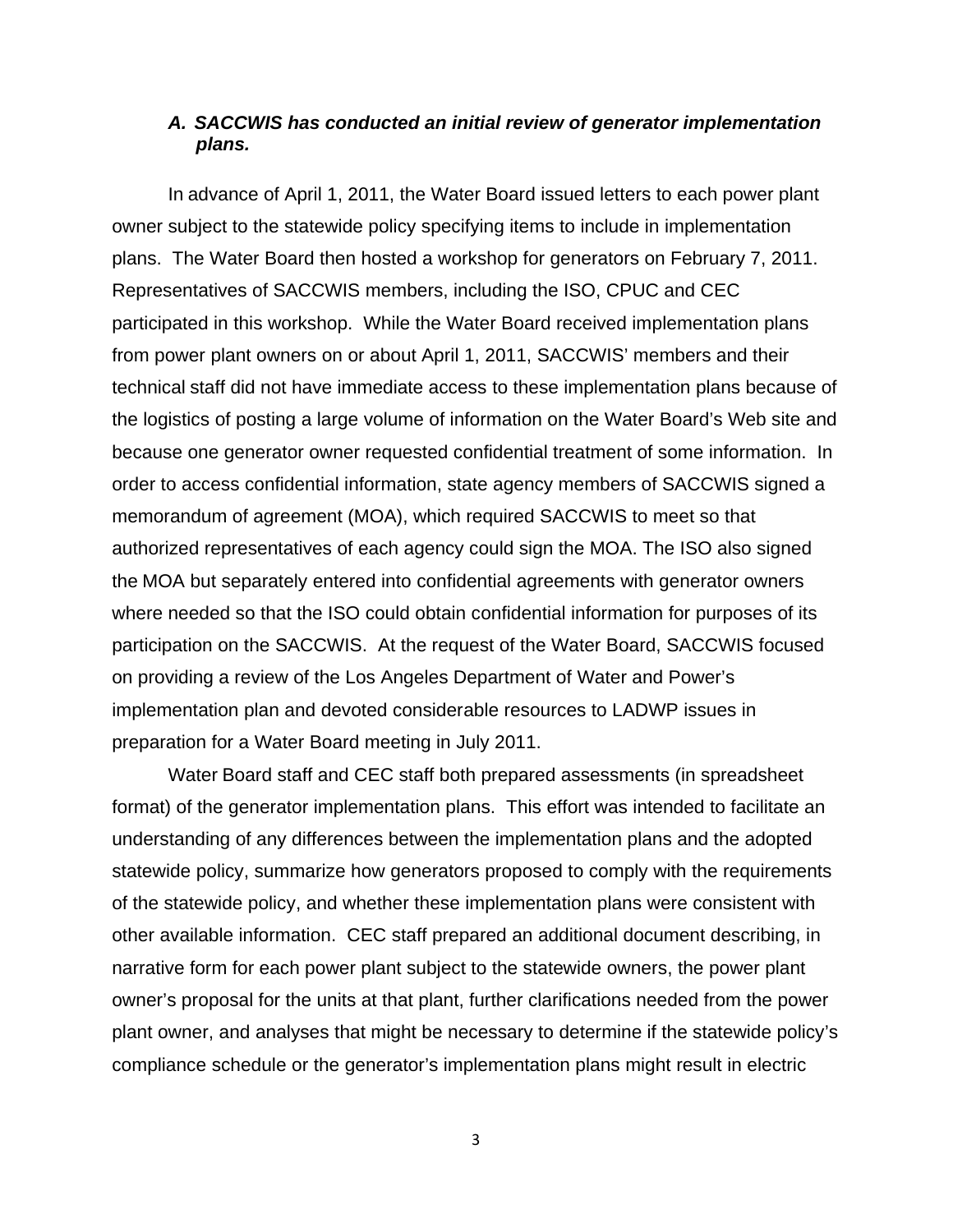grid reliability consequences.<sup>4</sup> ISO staff reviewed and edited this document, which was discussed with the staff of SACCWIS' members. The CEC provided a copy of the document to the Water Board staff as a guide to enable the Water Board to engage in discussion with, or request further information from, each power plant owner.

#### *B. The implementation plans reflect the presumption that California should preserve all generating capacity subject to the statewide policy.*

Most generator implementation plans reflect that the aggregate capacity from all power plants subject to the statewide policy should be preserved. In most instances, generators propose to repower the units at an existing power plant facility using air as opposed to wet cooling. Some generator owners propose to preserve the existing power plant for some extended period by implementing Track 2 measures, which the statewide policy states may be accomplished by either operational or structural controls, or both. Generators can accomplish Track 1 compliance by implementing an acceptable cooling technology, such as closed cycle wet cooling system or closed cycle dry cooling. Only one generator proposes to refit the cooling system of an existing power plant by substituting the existing cooling system with air or evaporative cooling towers. Some generator owners submitted schedules showing multiple phases of repowering for the various units at a power plant that will result in at least as much capacity as exists today. These plans seek to minimize any periods of time in which construction of new units combined with demolition of existing units would result in a loss of aggregate power plant capacity. Many of these repowering proposals are for generators in the Los Angeles Basin. The implementation plans reflect that existing units will retire when the new units are completed and placed in-service.

SACCWIS has reviewed available local capacity studies in the ISO's balancing authority area in conjunction with its review of generator implementation plans. Local capacity studies identify the need for generation within a transmission constrained area to serve end-user load and relieve contingencies. The ISO completes these studies annually and makes three to five year projections to identify trends in local capacity

<sup>4</sup> CEC and ISO Staff, *Overview of Further Information Needed from Generators about OTC Implementation Plans*.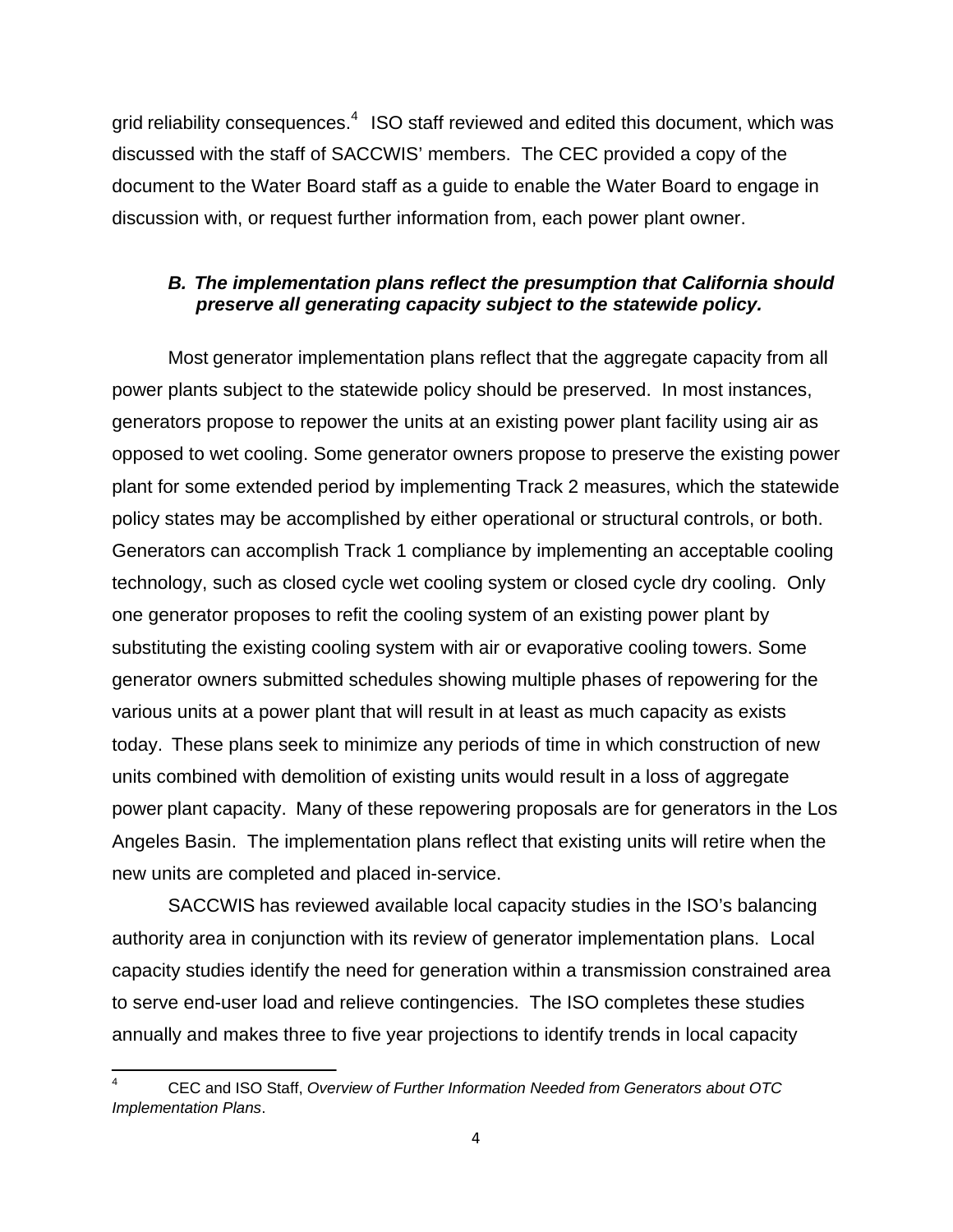requirements. The ISO's most recent multi-year local capacity area study does not appear to require replacing all existing capacity subject to the statewide policy with new units on the same facility site. $5$  This study finding, however, does not extend beyond 2015. A comparable study that will extend to 2021 is underway and will provide a better foundation for assessing compliance dates in the statewide policy with local capacity needs.

As new power plants come online, or as the transmission system evolves, local capacity area requirements may diminish. In particular, transmission system upgrades can reduce local capacity requirements if they survive environmental review.<sup>6</sup> By way of example, San Diego local capacity requirements will shift when the Sunrise Power Link transmission line commences operation, reducing the need for near and mid-term capacity in the core San Diego area by extending the local capacity boundary eastward to include capacity in the Imperial Valley. SCE local capacity requirements (in both the Los Angeles Basin and Ventura/Big Creek local capacity areas) are projected to diminish once SCE completes the Tehachapi Renewable Transmission Project, which will bring additional transmission import capability to both of these local capacity areas. The eastern edge of the Los Angeles Basin local capacity area, with completion of the Vincent – Mira Loma 500kV lines and 230kV upgrades south of Vincent substation, will shift substantially to the west. As a result, some power plants located in the eastern edge of the Los Angeles Basin that are currently able to satisfy local capacity requirements will not qualify to satisfy the western Los Angeles Basin capacity requirements. However, load serving entities must still procure adequate resources to import into these areas. Assessing these zonal requirements is another important element of verifying that compliance proposals do not threaten reliability.

SACCWIS believes that since comprehensive studies are still underway, the Water Board does not need to consider all generator requests for compliance date extensions at this time. Further studies are necessary to determine whether the capacity of a plant, or an individual unit at a plant, is needed to serve as local capacity.

5 ISO, *2013-2015 Local Capacity Technical Analysis: Report and Study Results*, December 2010.

ISO studies only address the ISO portion of the Los Angeles area, and not local resources that may be required for the LADWP service area or LADWP balancing authority area.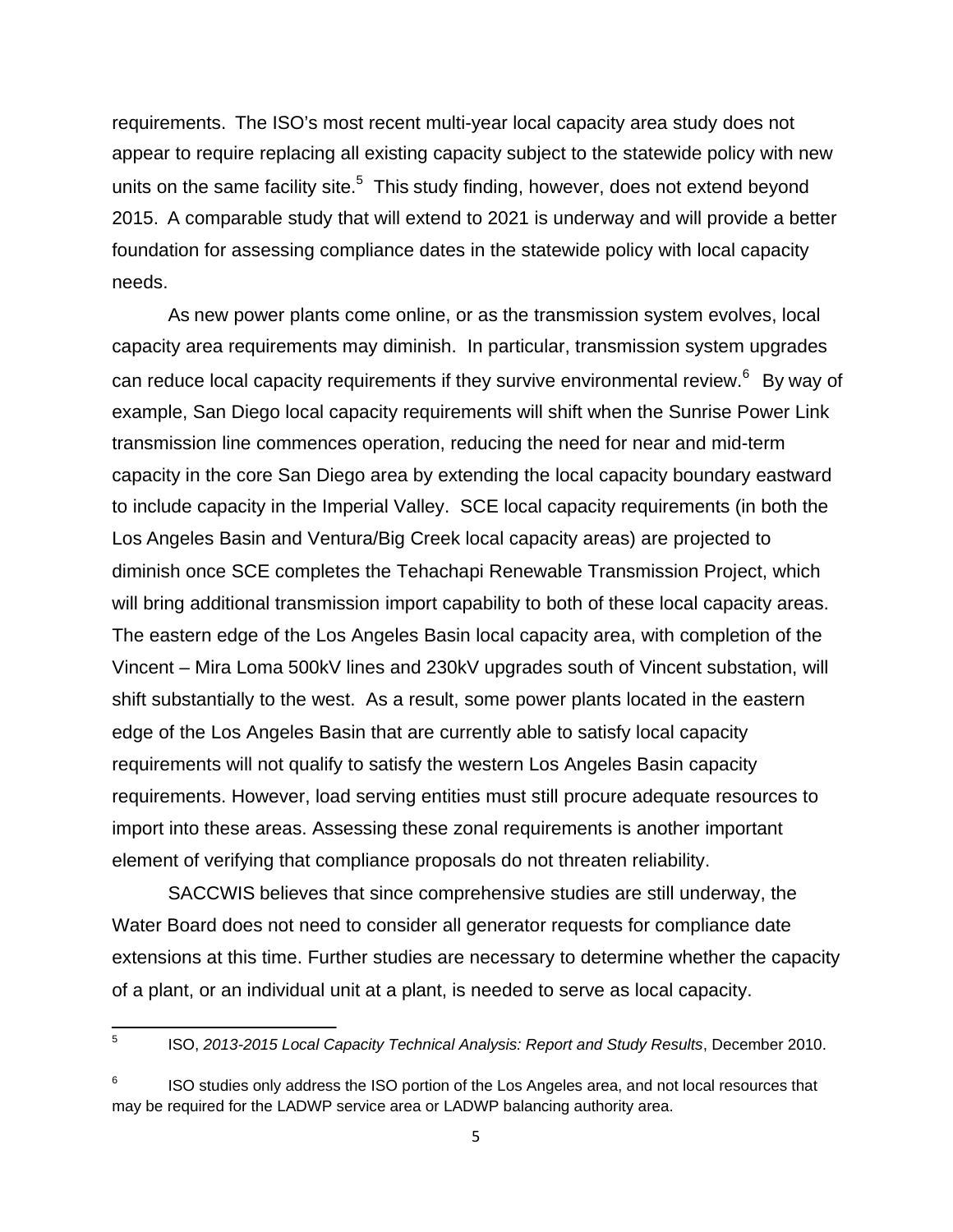Additionally, power plants subject to the statewide policy could play a useful role in other dimensions in the overall electricity supply/demand balance, such as providing low cost energy, ancillary services, or helping to integrate renewable resources by ramping up and down each day to complement the production profile of wind and solar resources, even if they are not required for local capacity purposes.

## *C. The CPUC needs to authorize procurement by investor owned utilities.*

Several implementation plans state that the CPUC must issue procurement authority to the investor owned utilities in the CPUC's current 2010 long-term procurement plan proceeding to support the numerous steps necessary to for a new or repowered generating facility to achieve commercial operation. These implementation plans assert that failure to do so will mean that adopted compliance dates in the statewide policy cannot be achieved. Any decision by the CPUC to authorize additional procurements involves at least two considerations: 1) the utilities will not engage in power purchase agreements absent CPUC authorization and guidance, and 2) the timeline of the process to get a new power plant operational is extremely lengthy. It starts with a utility obtaining procurement authorization, includes a competitive solicitation and CPUC approval of a power purchase agreement, permitting by applicable agencies, and construction of a new/repowered power plant. Even for power plants with 2020 compliance dates, the generator owners assert that such dates may be infeasible unless the CPUC acts within the next few months. In contrast, the joint energy agency proposal to Water Board linking proposed compliance dates with the infrastructure planning and procurement process for the utilities envisioned that the 2012 long-term procurement process may serve to support 2020 compliance dates for some generators.<sup>7</sup> Permitting delays or time lags in authorizing procurements, however, could require extensions of these compliance dates.

SACCWIS agrees with one key aspect of the generator's implementation plans: the CPUC must grant some procurement authority to facilitate the repowering existing capacity or developing new green field projects to replace capacity subject to the

<sup>7</sup> Statewide policy, *Substitute Environmental Document*, Appendix C.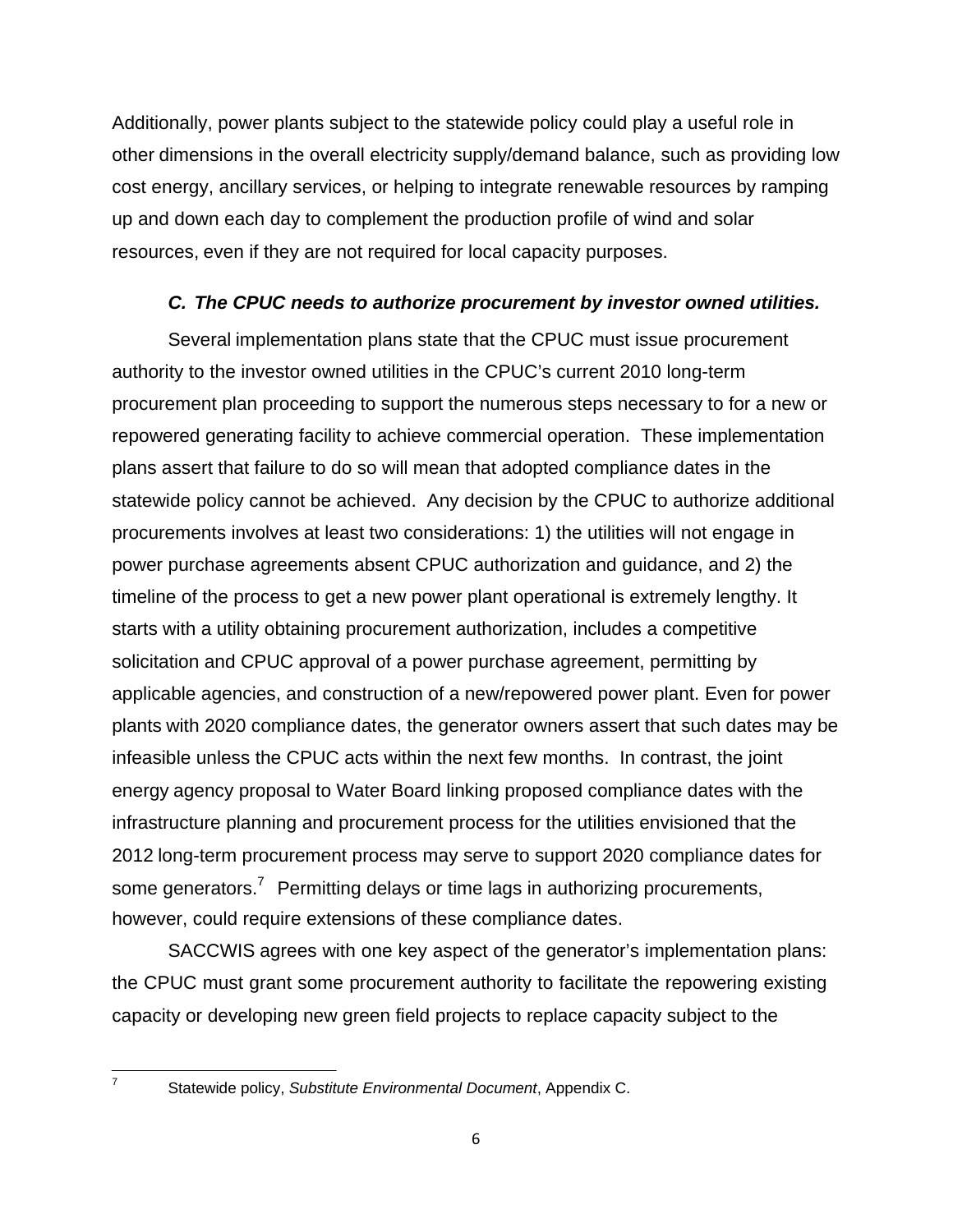statewide policy. It is not realistic to expect that generators will repower existing capacity or develop new greenfield projects without a long-term power purchase agreement from a utility. But it is unlikely that the CPUC will grant broad authority to utilities to engage in procurement activities that would allow generators to execute power purchase agreements to support repowering capacity in the current long-term procurement plan cycle. Rather, SACCWIS believes the CPUC will address this issue in another proceeding or in the 2012 long-term procurement planning cycle.

#### *D. The Water Board should examine unit-specific compliance patterns.*

Despite the statewide policy's use of a common compliance date for all units within a facility, generator implementation plans propose compliance solutions that are unit-specific. Some generator-owners provided detailed schedules for repowering facilities that necessitate some new construction on available land within a facility footprint, and then demolition of existing units to allow any further development. SACCWIS views unit-specific compliance dates as reasonable and appropriate, although we are not prepared to endorse or oppose the specifics of each generator's implementation plan at this time. The Water Board should examine unit specific compliance as described in Section III of this report.

#### *E. The implementation plans reflect the presumption that Track 2 compliance measures under the statewide policy can succeed.*

Under the statewide policy, power plant owners may pursue compliance under Track 2, which involves reducing entrainment and impingement to specific levels using either operational or structural controls, or both. Some generator-owners submitted implementation plans that propose to investigate Track 2 measures for several years. If these measures succeed, the implementation plans state that the generators will attempt to obtain a multi-year power purchase agreement with a load serving entity for the output of the plant that would allow owner to support implementation of Track 2 measures. Generally, the timeline proposed in these generator implementation plans for compliance is close to the adopted compliance date in the statewide policy. As a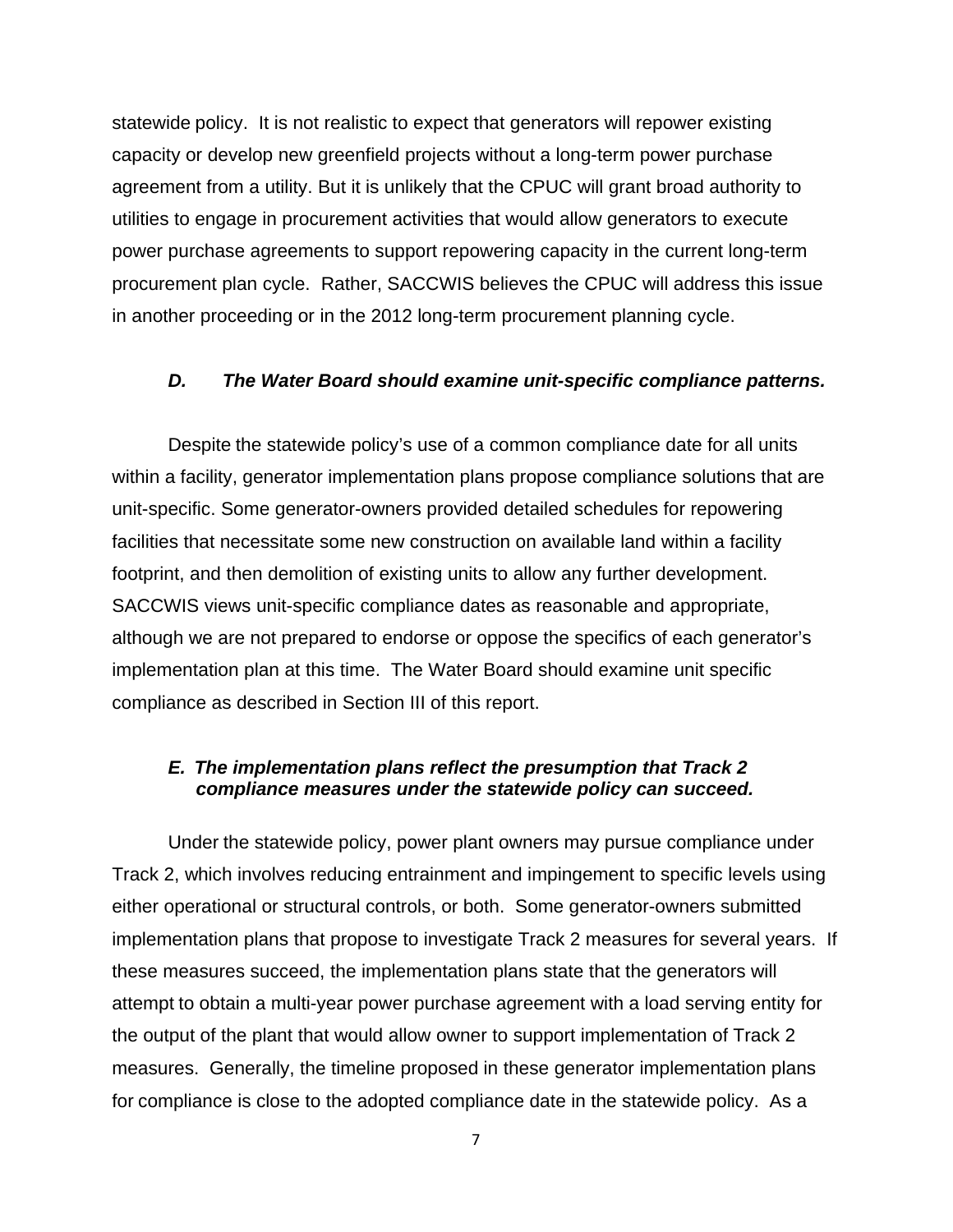result, these proposals may not allow sufficient time for obtaining a power purchase agreement to finance the upgrades if the feasibility of Track 2 measures remains uncertain. If either the feasibility of a Track 2 measure remains in question or a power purchase agreement is not obtained, then there may be little remaining time until the compliance date. The generator's only option will be to shut down the facility (either permanently or temporarily).While the adopted policy contains provisions – Section 2.B(2) - to suspend a compliance date that would create electric grid reliability concerns, SACCWIS recommends the Water Board work to avoid triggering such provisions through advance planning and close monitoring of generator implementation plans.

SACCWIS believes that the Water Board must consider whether generator owners are investigating Track 2 compliance mechanisms that really have a chance of success. Some Track 2 compliance proposals, such as flow reduction, are considered feasible; others, however, such as large-scale screening devices, have not yet been proven in the marine environment. Although the Water Board should not discourage research into, or demonstration of, emerging technologies to reduce impingement and entrainment as specified in the adopted statewide policy, the alternatives of a "precipitous" loss of capacity or degradation of electric reliability are extremely problematic. For this reason, it is important to require generators to update their implementation plans in order to specify which measures they seek to implement, applicable milestones for successful implementation, and any necessary permits required. The Water Board will need to track these updates to avoid situations where the loss of capacity could create reliability concerns.

## *F. The Water Board will need additional information from power plant owners*

SACCWIS believes the April 1, 2011 implementation plans submitted by most generators are preliminary at this time. Many generators propose to repower units, if they are successful in obtaining a CPUC approved power purchase agreement from a

8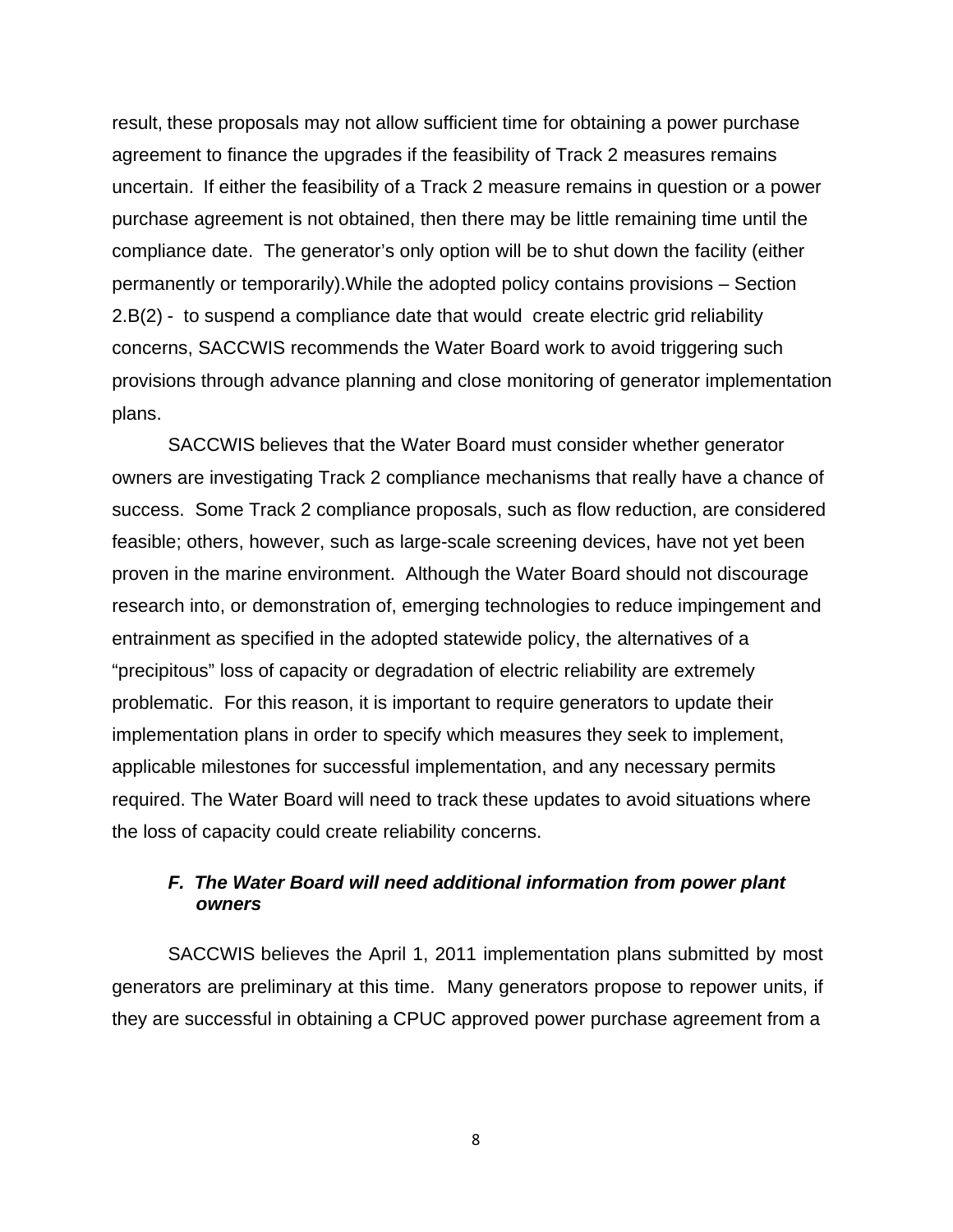load serving entity to support the repowering.<sup>8</sup> As referenced above, the CPUC is at an early stage of determining how much procurement authority is prudent to issue to the investor owned utilities. Most of the implementation plans do not clearly discuss timeframes for an off-ramp decision to a plan to repower. The plans also do not discuss how generators may transition to a plan to retire if they determine that is their only compliance option. For example, generators located in the South Coast Air Basin face South Coast Air Quality Management District (SCAQMD) permitting issues. The implementation plans for power plants in the South Coast Air Basin reflect that these generators will not need to provide criteria pollutant offsets for their repowering projects by using SCAQMD's Rule 1304 (a)(2), which allows an exemption for a replacement project. In the time since the generators submitted their implementation plans, however, SCAQMD has adopted Rule 1325 for PM2.5 that does not permit the Rule 1304(a)(2) exemption.

SACCWIS recognizes that generators hoping to be successful in a repowering cannot know all the steps of that process until the CPUC provides a procurement signal and the utilities conduct solicitations. Generators also face uncertainty regarding what air quality regulations will apply when they get to the point of seeking a permit. As this and other information becomes available, the Water Board will need more information about compliance options and power plant owners will need to update their implementation plans. Indeed, since power plant owners filed their implementation plans on April 1, 2011, new information is already available in some cases (*e.g*. the sale by AES of Huntington Beach units 3 and 4 to Edison Mission Energy and their likely retirement in 2013 -- far in advance of the current 2020 compliance date).

As a general rule, electricity service providers (ESP) serving direct access customers are reluctant to make commitments with suppliers over a sufficiently long time frame to justify investment in new capacity because the typical ESP-customer relationship is of short duration. The Track 1 portion of the CPUC's 2010 long-term procurement plan proceeding is intended to determine if there is capacity that investor owned utilities should facilitate developing on behalf of loads served by both the utilities and electric service providers. The CPUC has explored various mechanisms to reduce the role of the utilities in fostering power plant development, but no alternative has been adopted at this time.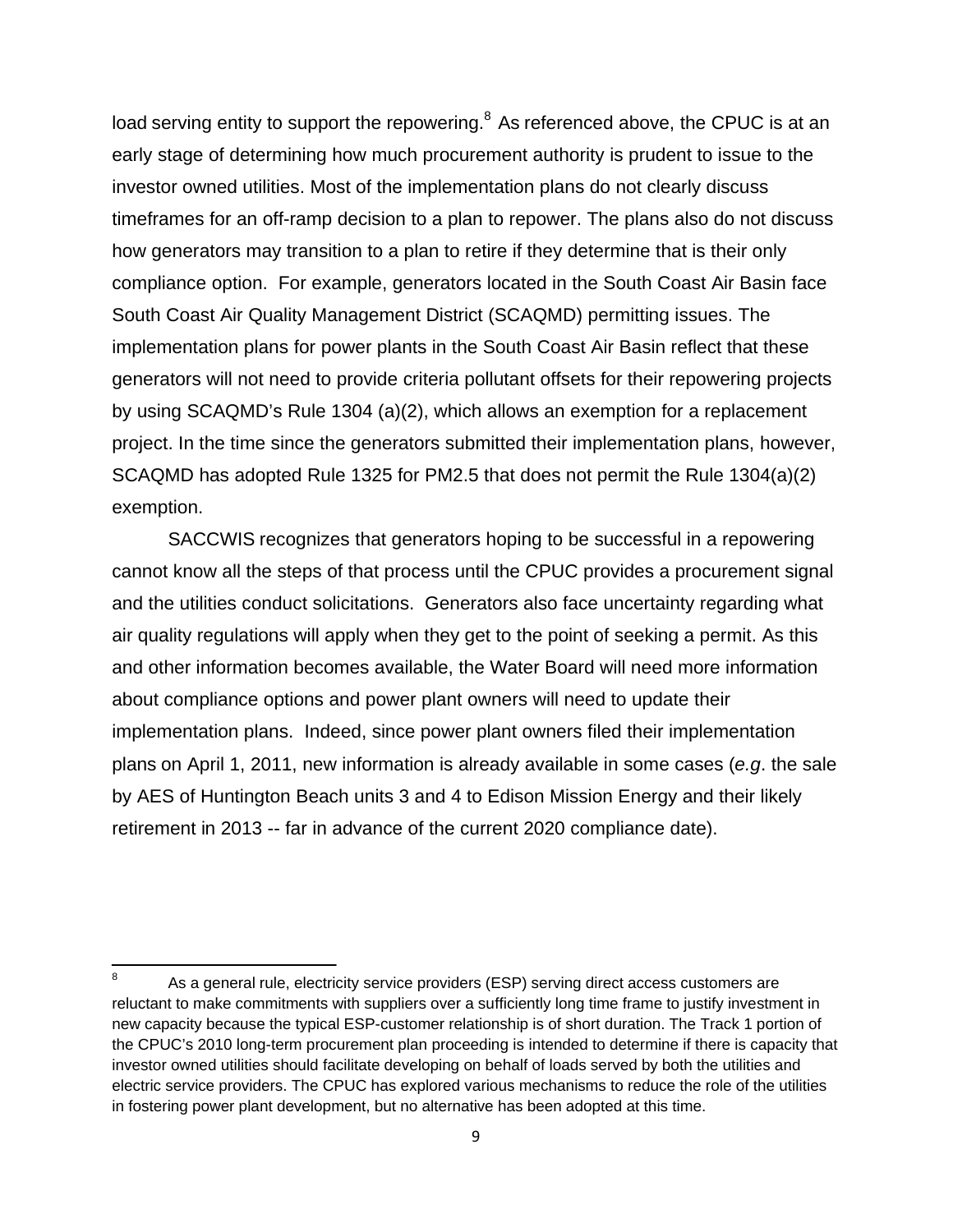## *G. The ISO, CPUC and CEC need to complete further analyses of generator implementation plans.*

The technical staff of SACCWIS members are currently evaluating the compliance dates submitted by generators in their implementation plans. Unfortunately, the April 1, 2011 generator implementation plans are contingent on the feasibility of Track 2 compliance measures and CPUC approval of long-term power purchase agreements with load serving entities. Furthermore, the interactions among the facilities owned by separate companies could mean that incomplete or questionable information from one owner may make it difficult for SACCWIS to recommend changes to the compliance schedule for each individual generator unit. Nonetheless, the CPUC, CEC and ISO staff is proceeding with analysis based upon the information received at this time, which will be useful in refining the existing methodology for examining local capacity area requirements. The results are expected later this year and will serve in part to support any annual recommendations SACCWIS may make to modify the statewide policy's compliance schedule, starting in 2012. Moving forward, the ISO, CPUC and CEC will need to conduct further studies whenever the generator owners submit updated implementation plans.

## *III. The Water Board should modify the policy's implementation schedule to reflect compliance on a unit-by-unit basis.*

SACCWIS recommends modifying the statewide policy's implementation schedule for all generators to reflect compliance on a unit-by-unit basis, and at the facility level. As discussed in Section II.D of this report, many generators provided plans on a unit-by-unit basis, rather than for a generation facility as a whole. Unit-byunit compliance, while making the plans more detailed, provides several benefits. Changing the implementation schedule to reflect this approach for generators in the ISO's balancing authority area will align the treatment of these generators with the treatment of LADWP's generation units. $9$  Additionally, the CPUC is still considering the

In July 2011, the Water Board adopted modifications to the statewide policy in part to base compliance on a unit-by-unit basis for generation facilities in LADWP's balancing authority area.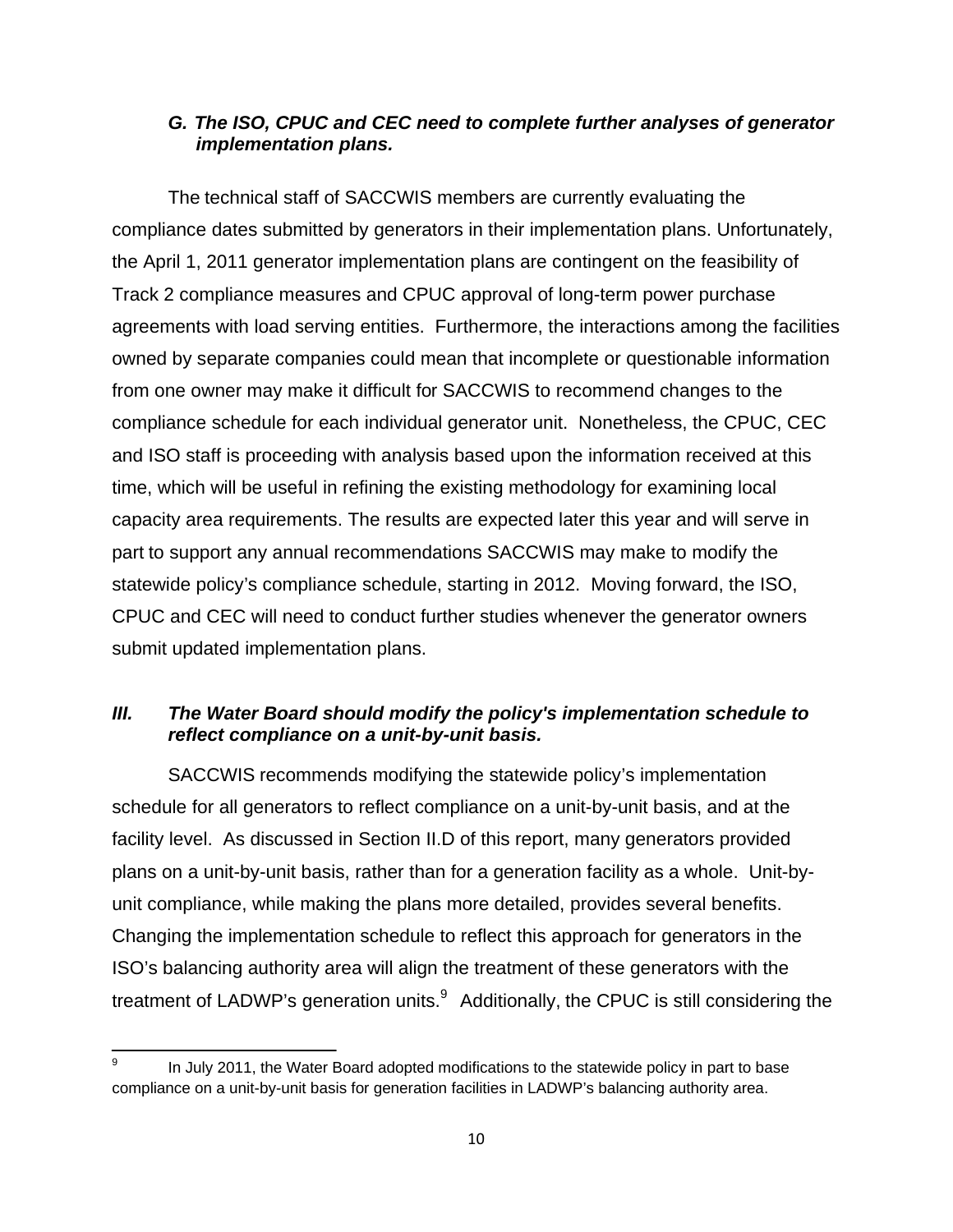need to authorize resource procurement as part of its long-term procurement plan proceeding as well as the actual resource characteristics needed in the individual local capacity areas. Adopting a unit-by-unit compliance schedule will allow greater flexibility in addressing the changes to the power plant fleet within a local capacity area. Under this approach, an individual unit may retire, repower, or utilize another alternative, while the remainder of the facility remains online.

#### *IV. The Water Board should consider modifying the policy to require generators to supplement their implementation plans as new information becomes available.*

SACCWIS recommends modifying the policy to require generators to supplement their implementation plans annually as new information becomes available. These updates might occur as a one generator learns that Track 2 measures it was investigating are unlikely to lead to compliance with impingement or entrainment reductions required by the statewide policy, or as many generators modify their expectations as a result of a decision issued by the CPUC in a procurement proceeding. As discussed in Section II of this report, the generator implementation plans submitted on April 1, 2011 are preliminary.

Many implementation plans for repowering include a caveat that the owner needs to secure a CPUC-approved long-term power purchase agreement. Several generator owners/operators propose to comply with the statewide policy using Track 2 measures (reducing impingement mortality and entrainment of marine life for the facility, on a unitby-unit basis, to a comparable level to that which would be achieved under closed cycle wet cooling). It is unclear what technology they will use and if that technology will be acceptable to the Water Board to mitigate environmental issues arising from the use of once through cooling. Based on our experience with the statewide policy to date, the Water Board should require generator owners/operators to supplement their original implementation plans at specified intervals as new information becomes available.

SACCWIS believes it will also need additional information from generators to justify future recommendations it may make to the Water Board as a consequence of reliability assessments. This information may include but is not limited to technology

11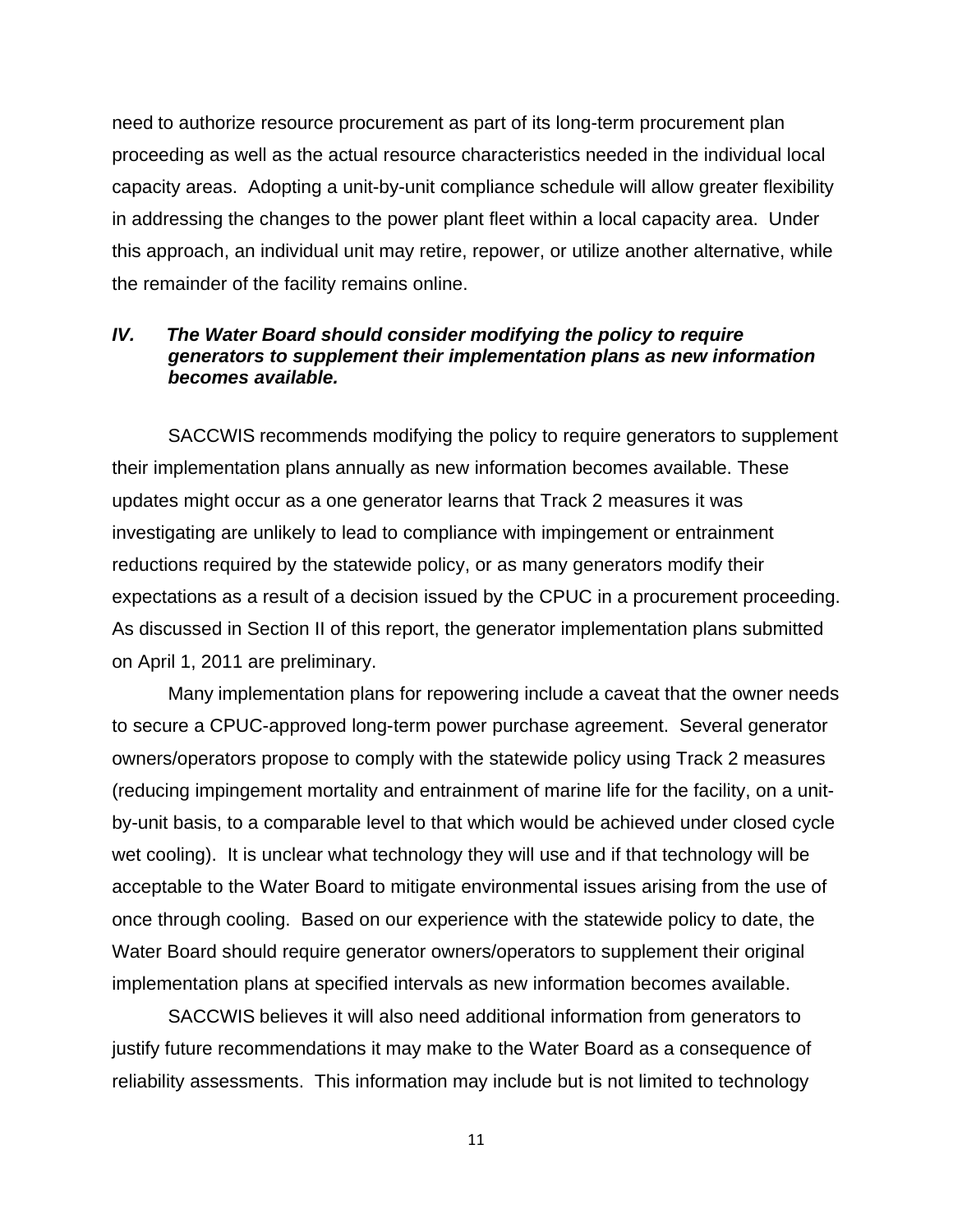proposals for Track 2 compliance as well as firm commitments from generators with respect to whether they will proceed with re-powering or retrofitting with an acceptable cooling technology (i.e., dry or wet cooling). SACCWIS recommends that generators provide any necessary updates to their implementation plans on April 15 of each year.

## *V. The ISO, CPUC and CEC are undertaking studies to assess capacity needs in the ISO's balancing authority area, which may support a recommendation to modify the compliance schedule in the statewide policy.*

The ISO, in collaboration with the CPUC and the CEC, is undertaking comprehensive studies to assess potential reliability impacts to the ISO balancing authority area that may result from implementation of the Water Board's statewide policy. The analyses will include both the use of power flow study cases and the Load and Resource Scenario Analysis Screening Tool developed by the ISO, CPUC and CEC. The ISO will perform power flow (as well as stability) studies for a long-term horizon (i.e., 2021). The Load and Resource Scenario Analysis Screening Tool will include screening local capacity areas, zonal and system resource needs for every year of the ten-year planning horizon (i.e., 2012 – 2021). These analyses will aim to identify the amount of generation needed to maintain reliability in local capacity areas, zonal areas (i.e., NP26 or SP26) and the entire ISO system in light of the statewide policy, and the timeframe for these needs, which is critical to any recommended modifications to compliance dates in the statewide policy. These studies will help assess whether generating facilities outside of a local capacity area such as those at the Moss Landing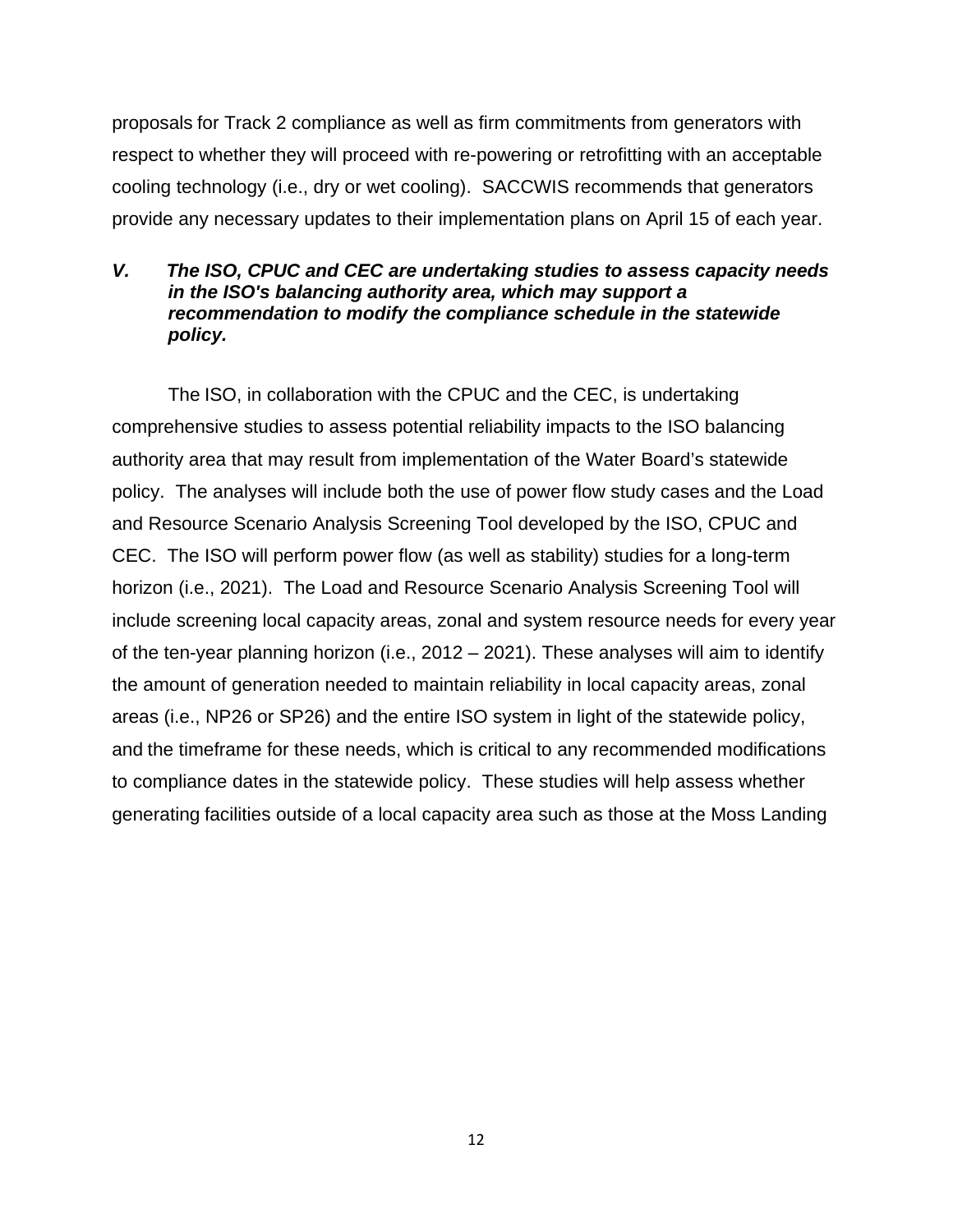power plant are still critical for electric grid reliability.<sup>10</sup> The ISO is undertaking these analyses as part of the ISO 2011/2012 transmission planning process.<sup>11</sup>

The analyses include four renewables portfolio standard scenarios. Additionally, two load levels will be evaluated: (1) a high-net load scenario in which the CEC adopted load forecast from the 2009 Integrated Energy Policy Report will be used; and (2) a midnet load scenario used in the CPUC's long term procurement planning process, which is also based on the CEC adopted load forecast from the 2009 Integrated Energy Policy Report. For the mid-net load scenario, the CPUC incremental energy efficiency, combined heat and power and demand response inputs are used.<sup>12</sup> The ISO, CEC and CPUC agreed to study these assumptions as sensitivities to the high-net load scenario. As part of the reliability assessment, the ISO will evaluate two generation scenarios: (1) minimum generation requirements to meet local, zonal and system reliability needs; and (2) modeling of the generators' implementation plans submitted under the statewide policy.<sup>13</sup>

Another important consideration arising from the statewide policy is the connection between generating units using once-through cooling and renewable

Additional materials describing this effort are available on the ISO web site: http://www.caiso.com/Documents/Once%20through%20cooling%20and%20Assembly%20Bill%201318% 20studies

<sup>12</sup> The CPUC included 5687 MW for incremental Energy Efficiency, 1638 MW for combined heat and power, and 5100 MW for demand response for the mid net load scenario.

<sup>&</sup>lt;sup>10</sup> Moss Landing capacity is not within the Greater Bay Area local capacity area, but the ISO does have operating procedures that rely upon Moss Landing capacity under some load conditions. The absence of Moss Landing capacity can trigger commitment and dispatch of separate capacity located in the Contra Costa and/or Pittsburg local capacity sub-areas within the Greater Bay Area. The retirement of Moss Landing may therefore require additional capacity within the Greater Bay Area. The 2600 MW of capacity at Moss Landing also represents about 10 percent of the entire NP26 capacity, requiring consideration of supply/demand balances for the entire NP26 zone.

<sup>&</sup>lt;sup>11</sup> See, pp. 38-40 of the ISO's 2011/2012 Transmission Planning Process Study Plan available on the ISO's Web site: http://www.caiso.com/Documents/2011- 2012ISOTransmissionPlanningProcessFinalStudyPlan.pdf

 $13$  In parallel to the Review Committee established by the Water Board's statewide policy to undertake a cost assessment of implementing impingement and entrainment reductions at the two nuclear facilities, the ISO plans to assess the implications of the loss of capacity at the two nuclear facilities as a result of the Nuclear Regulatory Commission relicensing process.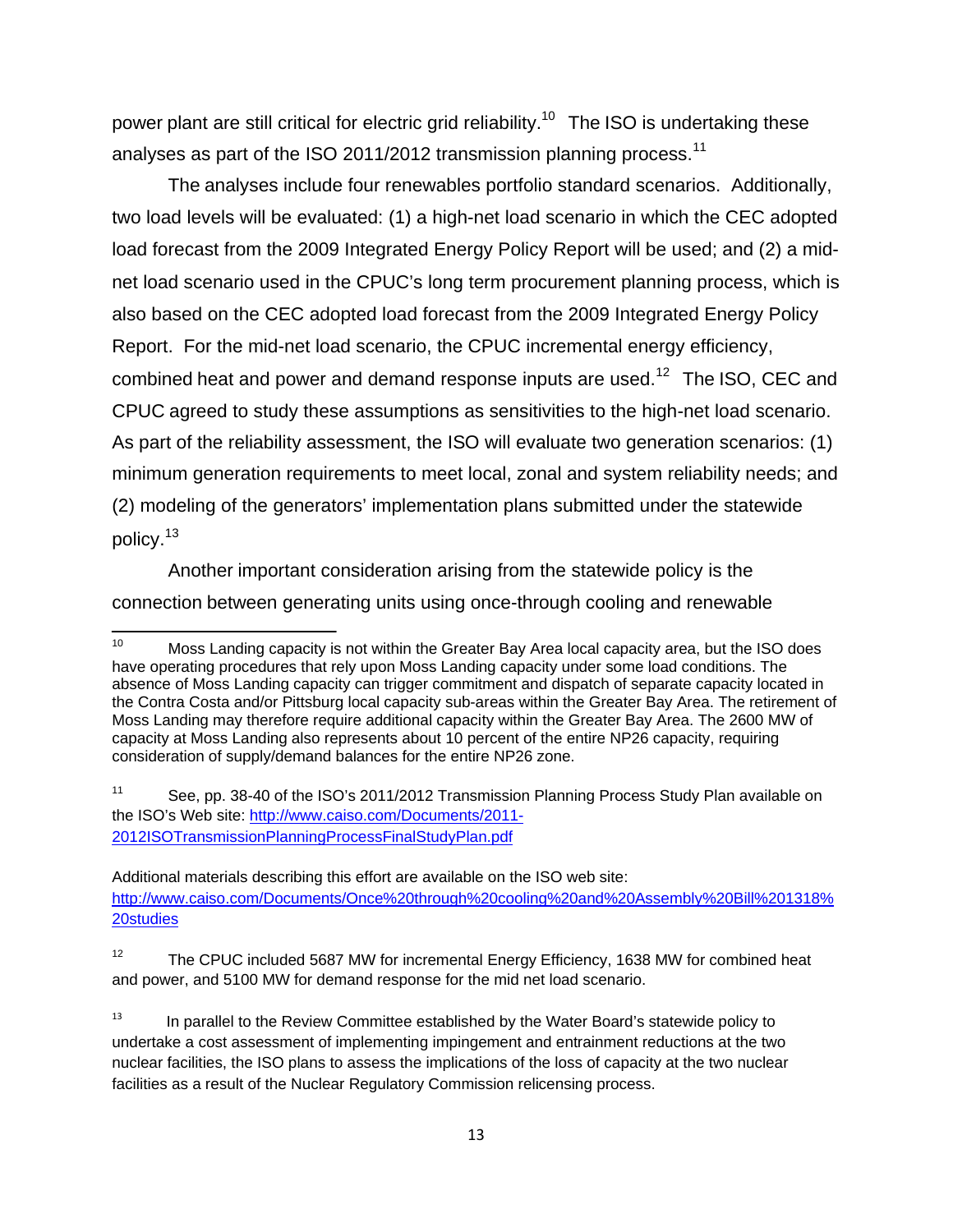integration. Replacement infrastructure will need to retain or improve the capabilities of these units to support renewable integration (whether by the repowered plants or replacement capacity). Analyses of these needs may also result in recommended changes to the compliance dates in the statewide policy.

## *VI. SACCWIS will provide a report to the Water Board on the results of the studies to assess capacity needs in the ISO's balancing authority area by March 31, 2012, including any recommendations to revise the compliance schedule in the statewide policy if the studies support a revision.*

The statewide policy contemplates that SACCWIS will provide a report to the Water Board each year starting in 2012, with recommendations on modifications to the implementation schedule.<sup>14</sup> The statewide policy calls for the first such report on or before March 31, 2012. As described in Section V of this report, the ISO, CPUC and CEC are undertaking an analysis of local area and grid reliability needs in the ISO's balancing authority area in light of the generator implementation plans. The ISO intends to present the results of those studies later this year in the context of its transmission planning process. These study results will serve in part to support any recommendations that SACCWIS will make to revise the implementation schedule under the statewide policy.

In addition, the Water Board's recently adopted amendments to the statewide policy to address the compliance schedule for LADWP provides in part that the Water Board will consider further modifications to the compliance dates for certain LADWP units when LADWP submits information in response to any requests SACCWIS makes by January 1, 2012. SACCWIS may also recommend revisions to the implementation schedule under the statewide policy based on any information it receives from LADWP.

SACCWIS believes the Water Board can address the recommendations set forth in this report and any recommended modifications to the implementation schedule it may make on or before March 31, 2012, as part of a consolidated process during the second and third quarters of 2012. This approach will provide certainty to affected

14 Statewide policy at section 3.B(4).

<sup>14</sup>